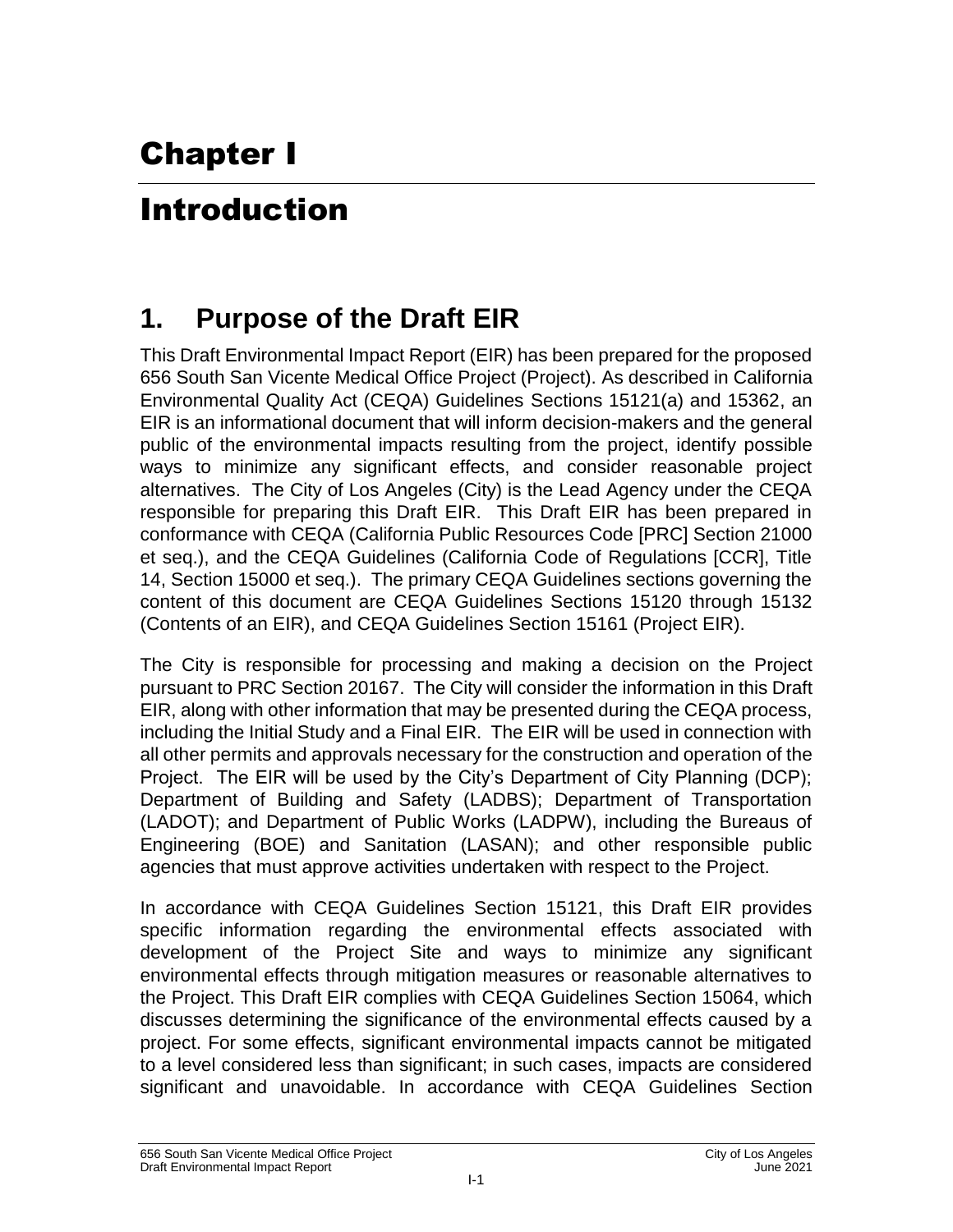15093(b), if a public agency approves a project that has significant impacts that are not substantially mitigated (i.e., significant unavoidable impacts where impacts cannot be mitigated to less-than-significant levels), the agency must state in writing the specific reasons for approving the project, based on the Final EIR and any other information in the public record for the project. This is known as a "statement of overriding considerations."

This document analyzes the environmental effects of the Project, as described in detail in **Chapter II,** *Project Description*, of this Draft EIR to the degree of specificity appropriate to the actions by the Project, as required under CEQA Guidelines Section 15146. This analysis considers the actions associated with the Project to determine the short-term and long-term effects associated with their implementation. This Draft EIR discusses both the direct and indirect impacts of this Project, as well as the cumulative impacts associated with other past, present, and reasonably foreseeable future projects. CEQA requires the preparation of an objective, full disclosure document to inform agency decision-makers and the general public of the direct and indirect environmental effects of the proposed action, including mitigation measures and reasonable alternatives that can reduce or eliminate any identified significant adverse impacts.

## **2. EIR Scoping Process**

In compliance with the CEQA Guidelines, the City has taken steps to provide opportunities for participation in the environmental process. During the preparation of the Draft EIR, an effort was made to contact various State, regional, and local government agencies and other interested parties to solicit comments and inform the public of the Project. As further described below, this included the distribution and noticing of an Initial Study and Notice of Preparation (NOP), and conducting a public scoping meeting.

#### **a) Initial Study**

In accordance with CEQA Guidelines Section 15063(a), the City prepared an Initial Study. The Initial Study determined that the Project had the potential to result in significant impacts associated with a number of environmental issues. As a result, the Initial Study determined that this Draft EIR should address those environmental issues where the Project could result in significant environmental impacts and consider mitigation measures.

The Draft EIR focuses primarily on changes in the environment that would result from the Project, individually and cumulatively with other development projects. The Draft EIR identifies potentially significant direct and indirect impacts resulting from construction and operation of the Project and provides project design features and mitigation measures to reduce or avoid such effects. Based on public input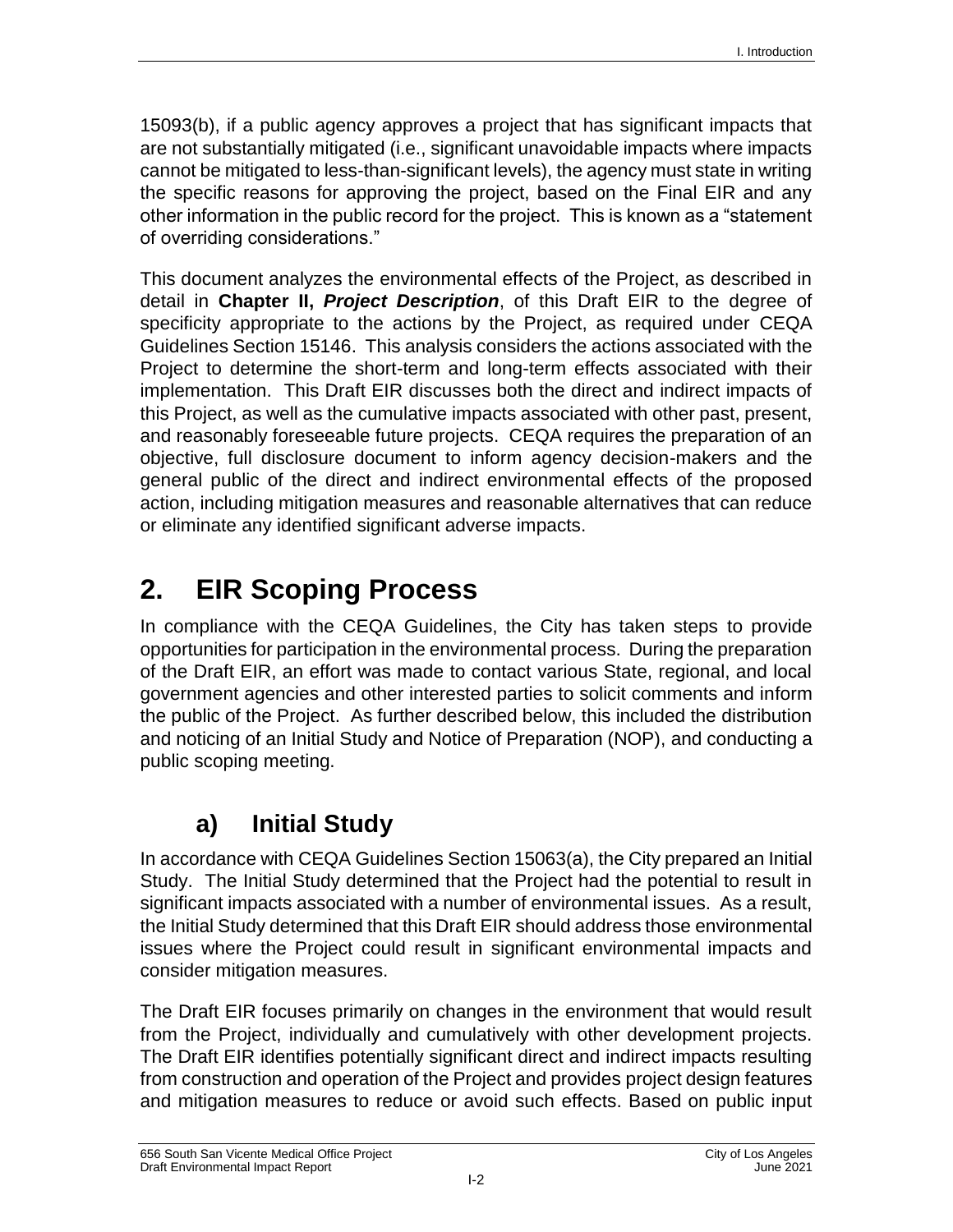and the results of the Initial Study, this Draft EIR addresses environmental effects in the following areas:

- Air Quality
- Cultural Resources
- Energy
- Geology and Soils
- Greenhouse Gas Emissions
- Land Use and Planning
- Noise
- Fire Protection
- Police Protection
- Transportation
- Tribal Cultural Resources

Based on the Initial Study, environmental issues for which no significant impacts are anticipated to occur, including aesthetics, agriculture and forestry resources, biological resources, hazards and hazardous materials, hydrology and water quality, mineral resources, population and housing, public services (as it relates to schools, parks, and libraries), recreation, utilities and services systems, and wildfire, are addressed in **Chapter VI,** *Other CEQA Considerations*, of this Draft EIR. See also the Initial Study in Appendix A, of this Draft EIR.

#### **b) Notice of Preparation**

Pursuant to the provision of CEQA Guidelines Section 15082, the City circulated an NOP to relevant State, regional, and local agencies, interested organizations, and members of the public including owners and occupants of properties within a 500-foot radius of the Project Site boundaries for a 30-day period, commencing January 14, 2020 and ending February 13, 2020. The purpose of the NOP was to formally convey that the City was preparing a Draft EIR for the Project and to solicit input regarding the scope and content of the Draft EIR. See Appendix A, of this Draft EIR.

#### **c) Public Scoping Meeting**

The NOP included notification that a public scoping meeting would be held to further inform public agencies and other interested parties of the Project and to solicit input regarding the Draft EIR. The public scoping meeting was held on January 28, 2020, from 6:00 p.m. to 8:00 p.m. at the Council of Jewish Women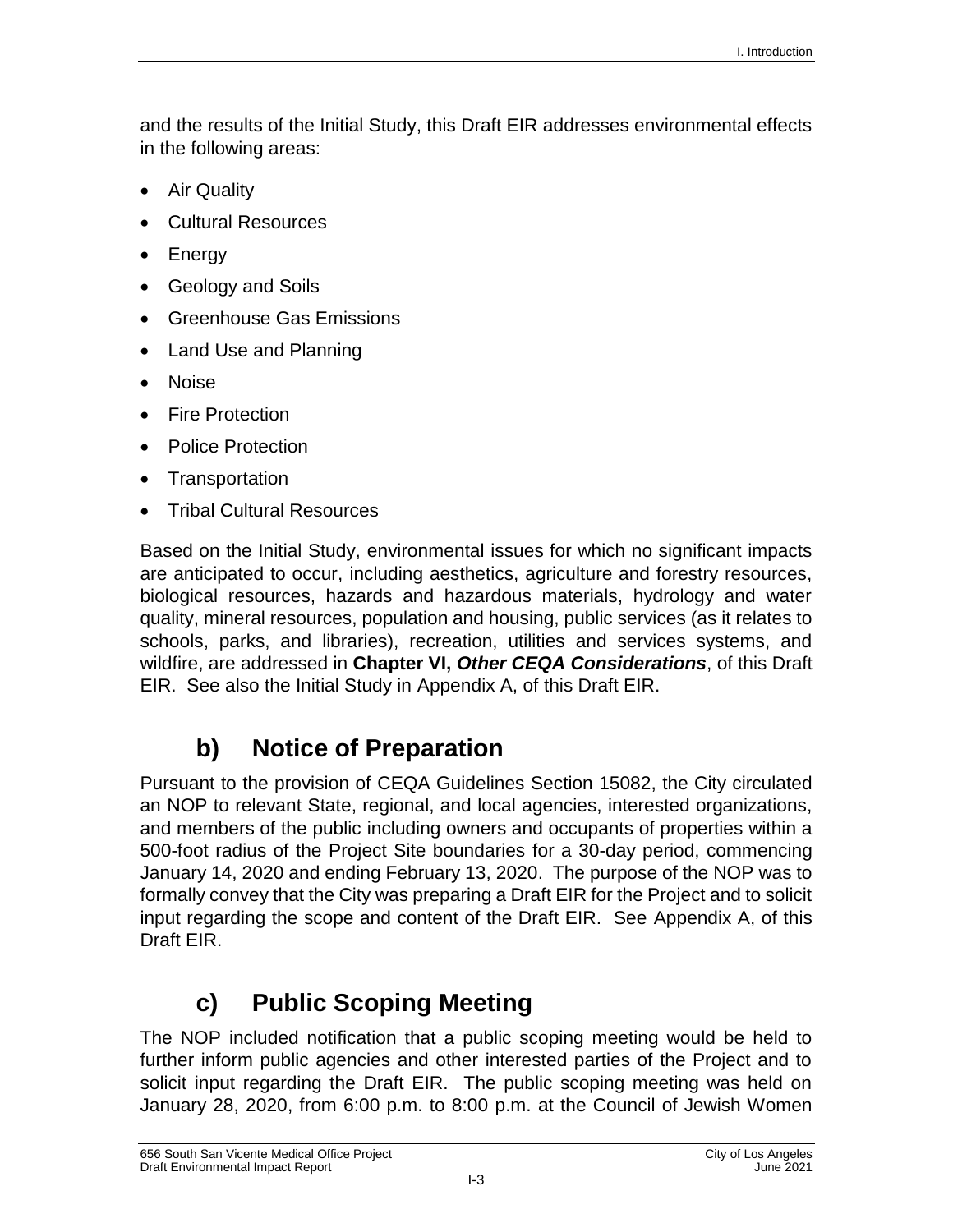located at 543 North Fairfax Ave., Los Angeles, CA 90048. The meeting was held in an open house or workshop format and provided public agencies and interested parties the opportunity to view materials, ask questions, and provide oral and written comments to the City regarding the scope and focus of the Draft EIR as described in the NOP and Initial Study. The scoping meeting materials and other documentation from the scoping meeting are provided in Appendix A, of this Draft EIR.

#### **d) Comments Received**

A total of 23 written comment letters and emails responding to the NOP were submitted to the City. Comment letters were received from various public agencies and organizations, including the California Department of Transportation (Caltrans), LA Sanitation (LASAN), the Los Angeles County Metropolitan Transportation Authority (Metro), Native American Heritage Commission (NAHC), State Clearinghouse, and the South Coast Air Quality Management District (SCAQMD); as well as various organizations, business, interested parties, and area residents. During the public scoping meeting, eight individuals signed the sign-in sheet that was provided. However, no written public comments were received during the public scoping meeting. Public comments received during the NOP circulation period are provided in **Appendix A**, of this Draft EIR.

## **3. Format of the Draft EIR**

The Draft EIR includes an Executive Summary, nine chapters, and appendices, which are organized as follows:

**Executive Summary.** This chapter of the Draft EIR provides an overview of the entire document in a concise, summarized format. It briefly describes the Project (location and key Project features), the CEQA review process and focus, identifies effects found to be significant and unavoidable, identifies areas of controversy, provides a summary of the Project alternatives (descriptions and conclusions regarding comparative impacts), and provides a summary of Project impacts, project design features and mitigation measures, and the level of impact significance following implementation of mitigation measures.

- **I. Introduction.** This chapter describes the purpose of the EIR, including CEQA compliance requirements, the steps undertaken to date regarding implementation of the CEQA process, and summarizes the Draft EIR's organization.
- **II. Project Description.** This chapter describes the location, objectives, and physical and operational characteristics of the Project.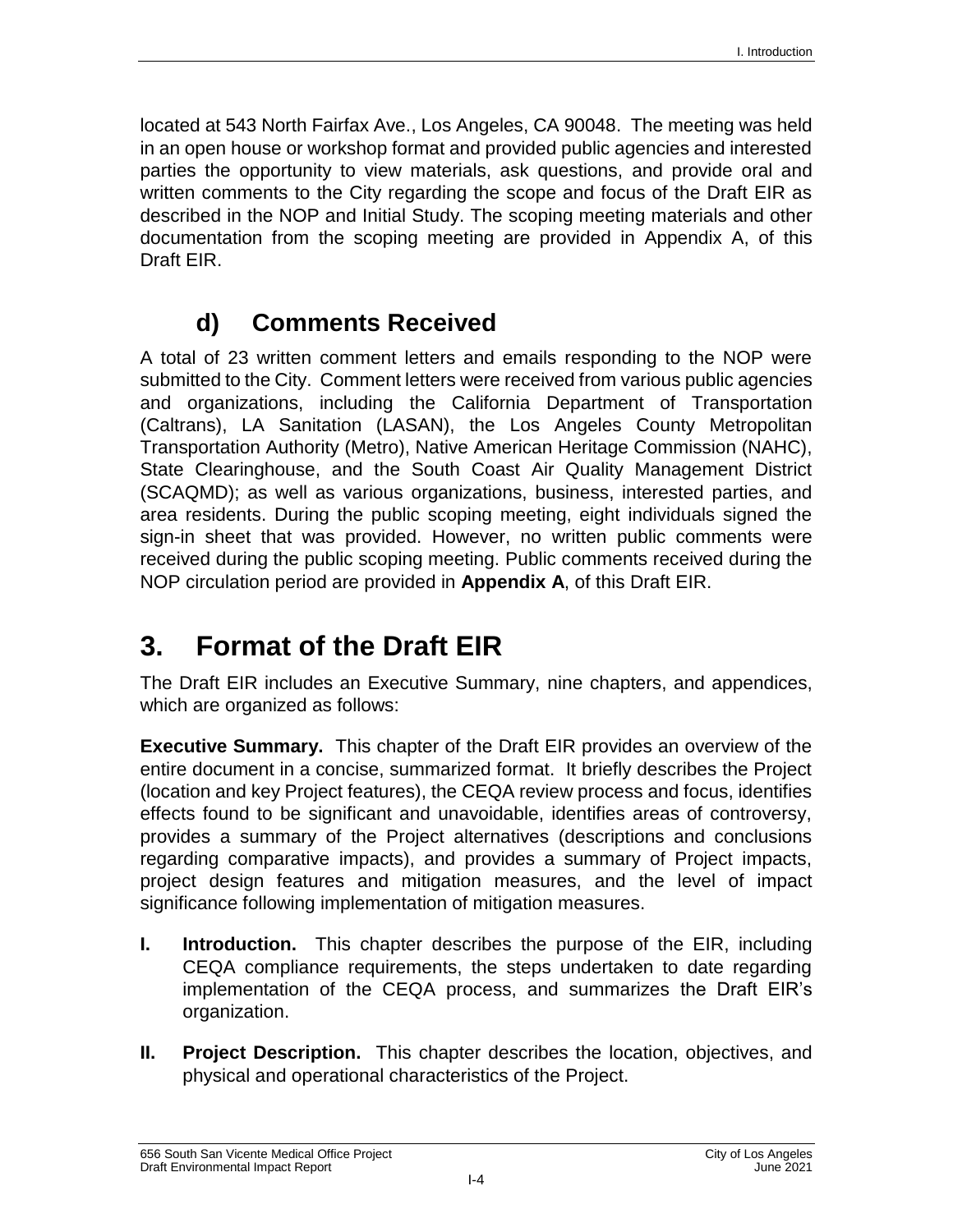- **III. Environmental Setting.** This chapter presents an overview of the Project's environmental setting, including on-site and surrounding land uses. This chapter also provides a list and the mapped locations of past, present, and probable future projects (i.e., related projects) considered in the analysis of potential Project contributions to cumulative impacts.
- **IV. Environmental Impact Analysis.** This chapter contains the environmental setting, regulatory framework, methodology, thresholds of significance, Project characteristics and/or project design features, Project-specific and cumulative impact analyses, mitigation measures, and conclusions regarding the level of significance after mitigation for each of the following environmental issues: (A) Air Quality; (B) Cultural Resources; (C) Energy; (D) Geology and Soils; (E) Greenhouse Gas (GHG) Emissions; (F) Land Use and Planning; (G) Noise; (H.1) Fire Protection; (H.2) Police Protection; (I) Transportation; and (J) Tribal Cultural Resources.
- **V. Alternatives.** This chapter describes a reasonable range of alternatives to the Project, including the No Project/No Build Alternative, Development under Existing Zoning Alternative, Reduced Square Footage Alternative, and Residential Mixed-Use Alternative. This chapter also evaluates the environmental effects of the alternatives for each issue area analyzed in the Draft EIR.
- **VI. Other CEQA Considerations.** This chapter includes a discussion of issues required by CEQA that are not covered in other chapters. This includes significant unavoidable impacts, reasons why the Project is being proposed, notwithstanding significant unavoidable impacts, significant irreversible environmental changes, growth-inducing impacts, potential secondary effects caused by the implementation of the mitigation measures for the Project, and effects found not to be significant.
- **VII. References.** This chapter lists the references and sources used in the preparation of this Draft EIR.
- **VIII. List of EIR Preparers and Organizations and Persons Contacted.** This chapter lists the persons, public agencies, and organizations that were consulted or who contributed to the preparation of this Draft EIR.
- **IX. Acronyms and Abbreviations.** This chapter defines acronyms used in the Draft EIR.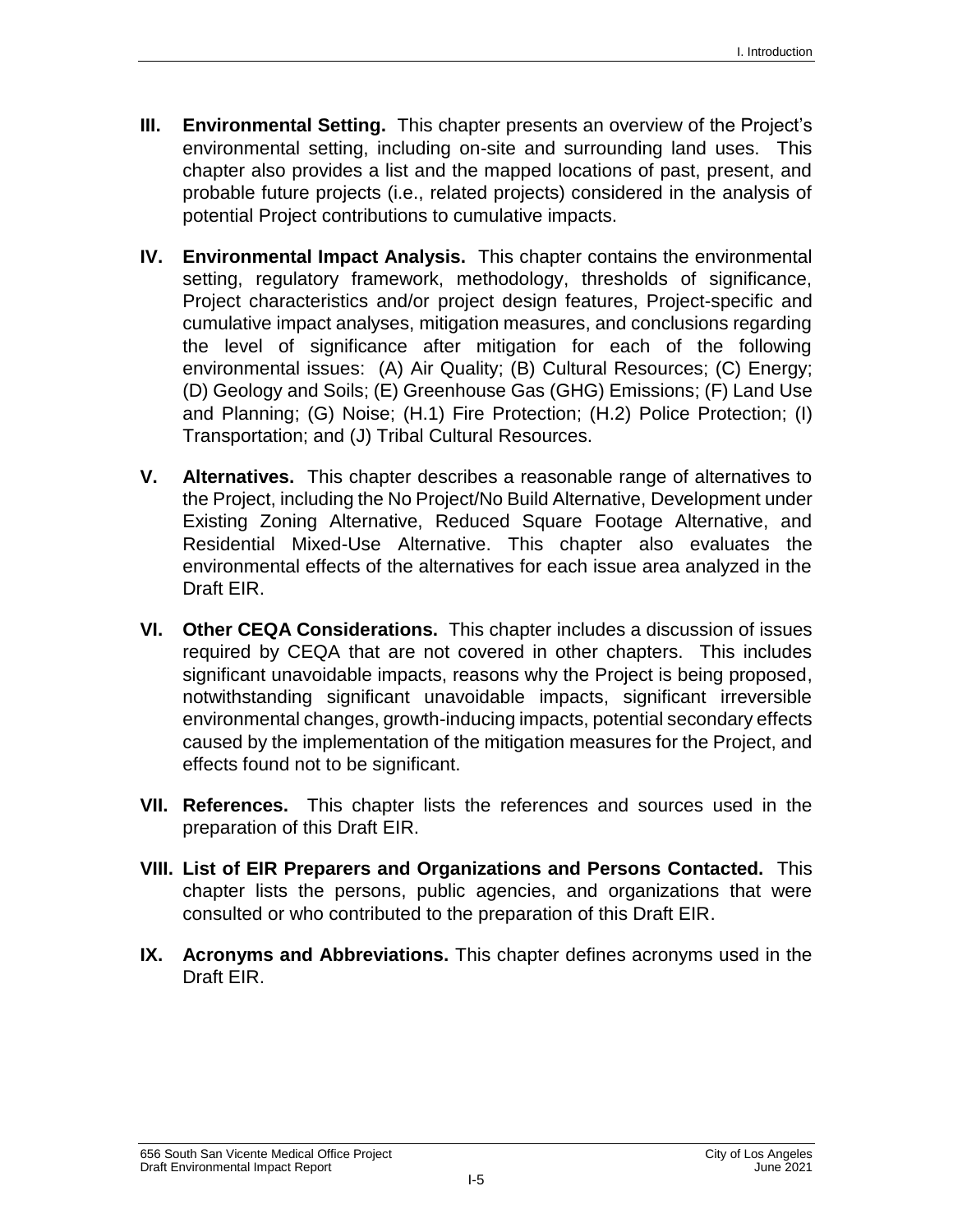The Environmental Impact Analyses in this Draft EIR are supported by the following appendices:

- Appendix A Notice of Preparation (NOP), Initial Study, Scoping Meeting Materials, and NOP and Scoping Meeting Comments
	- $-$  A-1 NOP
	- A-2 Initial Study and Appendices
	- A-3 Scoping Meeting Materials
	- A-4 NOP and Scoping Meeting Comments
- Appendix B Air Quality and Greenhouse Gas Technical Appendix
- Appendix C Historic Resources Assessment
- Appendix D Cultural Resources Assessment
- Appendix  $E -$  Energy Calculations
- Appendix  $F -$  Geotechnical Investigation
- Appendix G Land Use Plans and Policies: Project Consistency Tables
- Appendix  $H -$  Noise Analysis
- Appendix I Public Service Letters
	- I-1 Los Angeles Fire Department Correspondence
	- I-2 Los Angeles Police Department Correspondence
- Appendix  $J T$ ransportation Analysis
	- J-1 Traffic Assessment
	- J-2 LADOT Correspondence Approving the Transportation Assessment
- Appendix K Tribal Cultural Resources Correspondence
	- K-1 AB 52 Notification Letters
	- K-2 AB 52 Response Letters and Evidence

## **4. Public Review of the Draft EIR**

The Draft EIR is subject to a 45-day review period in which the document is made available to responsible and trustee agencies and interested parties. In compliance with the provision of CEQA Guidelines Sections 15085(a) and 15087(a)(1), the City, serving as the Lead Agency: (1) published a Notice of Completion (NOC) and a Notice of Availability (NOA) of a Draft EIR which indicated that the Draft EIR was available for review at the Department of City Planning (221 N. Figueroa Street, Suite 1350, Los Angeles, CA 90012); (2) posted the NOC/NOA and the Draft EIR on the City's website at [https://planning.lacity.org/development-](https://planning.lacity.org/development-services/eir)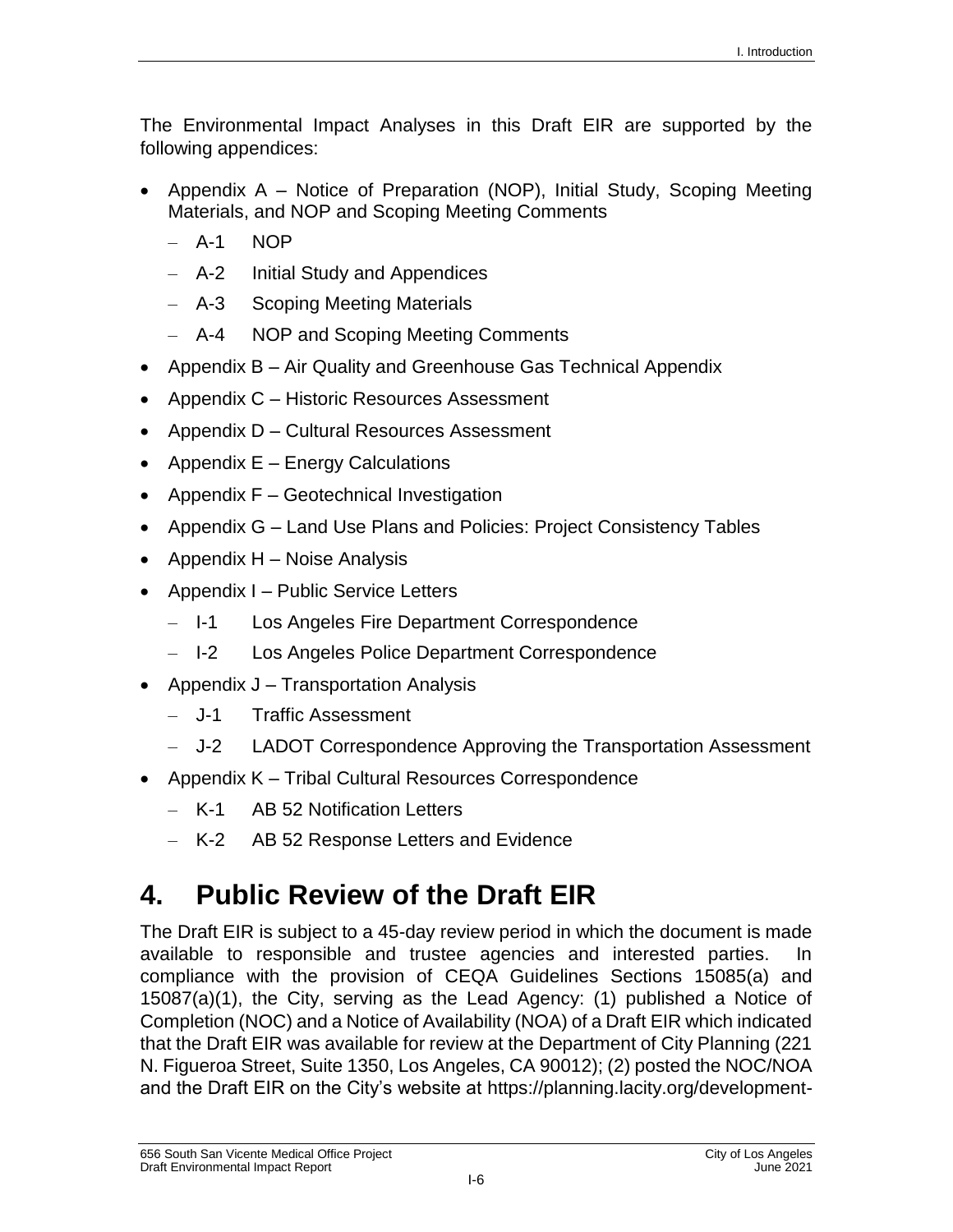[services/eir;](https://planning.lacity.org/development-services/eir) (3) prepared and transmitted the NOC to the State Clearinghouse; (4) sent a copy of the NOC/NOA to all property owners and occupants within 500 feet of the Project Site; and (5) sent a copy of the NOC/NOA to the last known name and address of all organizations and individuals who previously requested such notice in writing or attended public meetings about the Project. Proof of publication is available at the City. The public review period commenced on June 17, 2021 and will end on August 2, 2021 for a total of 45 days.

Any public agency or members of the public desiring to comment on the Draft EIR must submit their comments in writing or send them via email to the following address prior to the end of the public review period:

| Mail:                | Paul Caporaso                      |
|----------------------|------------------------------------|
|                      | <b>City of Los Angeles</b>         |
|                      | <b>Department of City Planning</b> |
|                      | 221 N. Figueroa Street, Suite 1350 |
|                      | Los Angeles, California 90012      |
| <i><b>Email:</b></i> | paul.caporaso@lacity.org           |

Upon the close of the public review period, the City will proceed to evaluate and prepare responses to all relevant oral and written comments received from public agencies and other interested parties during the public review period. A Final EIR will then be prepared. Pursuant to CEQA Guidelines Section 15132, the Final EIR will consist of possible revisions to the Draft EIR, comments submitted by responsible agencies or reviewing parties during the public circulation period for the Draft EIR, and City responses to those comments. After the Final EIR is completed and at least 10 days prior to its certification, responses to comments made by public agencies on the Draft EIR will be provided to the commenting agencies.